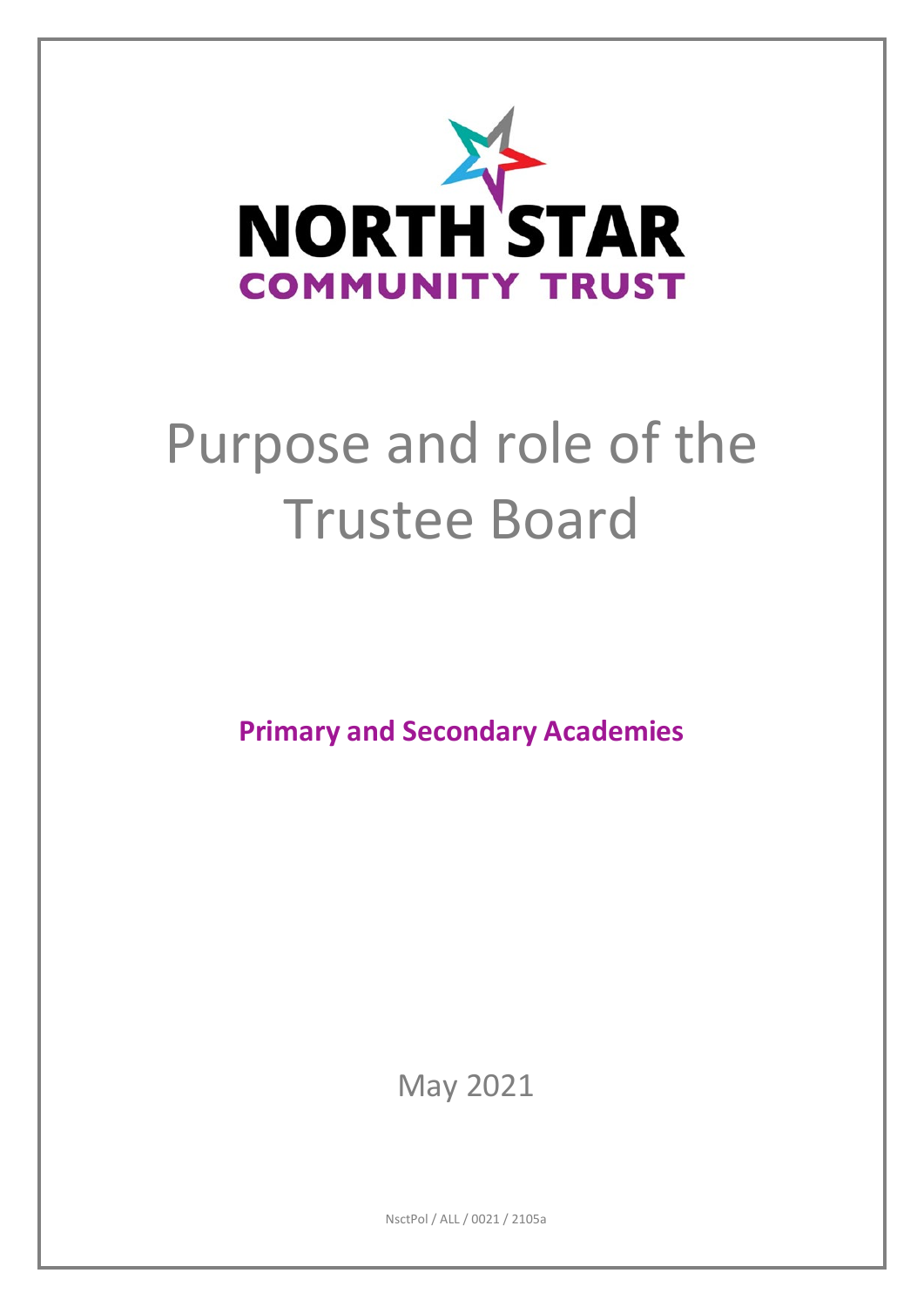## NORTH STAR COMMUNITY TRUST (the TRUST)

### **COMPANY NUMBER: 7355559**

This document sets out the expectations on and commitment required from Trustees in order for the Trustee Board to properly carry out its work within the academy and the community. Trustees will also be appointed as statutory directors of the Trust and may also be required to sit on other committees which the Trustee Board may establish. Trustees may also be required to sit on the Trust Local Governing Bodies Academy Advisory Committee for each academy.

An Academy Trust is will be deemed to have influenced status if ≥20% of its members or trustees are 'associated persons' (this includes councillors and anyone directly employed by the Local Authority).

The 'Purpose and Role of the Trustee Board of the Trust and Code of Practice' are subject to the provisions of the Trust 'Articles of Association' and 'Scheme of Delegation'. In the event of any conflict between the terms of this Code of Practice and the Articles of Association / Scheme of Delegation it is those that take precedence.

#### **1. The purpose of the trustee board of the Trust**

- 1.1. The trustees of the Trustee Board of the Trust have within their remit, overall responsibility for directing the affairs of the Trust, and for ensuring that the Trust is solvent, well-run, and delivering the educational outcomes for the benefit of the pupils, students and community in furtherance of the Objects of the Trust as set out in the Trust articles of association (as may be amended from time to time).
- 1.2. It is not expected that the Trustees or the Trustee Board will be responsible for or will manage the day to day affairs of the trust academies within the Trust.
- 1.3. To achieve its purpose and meet expectations, the Trustees delegate the management and day to day affairs to the Chief Executive Officer and Senior Management Team; and hold them to account by establishing and enforcing the Trust values and ethics and demanding high standards of professionalism from them.
- 1.4. It is a minimum requirement that the full Trustee Board will meet at least 3 times per year, in addition to an Annual General Meeting.

1.5. The Trustee Board will: -

- set and develop the Trust broad strategy
- ensure that the Trust complies with organisation law and all legislative and statutory requirements.
- ensure that the Trust applies its resources exclusively in pursuance of its Objects.
- ensure the schools are compliant with all statutory obligations (e.g. curriculum, SEND, safeguarding)
- establish and monitor the Trust policies and employment procedures
- promote good corporate governance by the Trust and the Trustees; including ensuring board and individual Trustee accountability and maintain effective board performance.